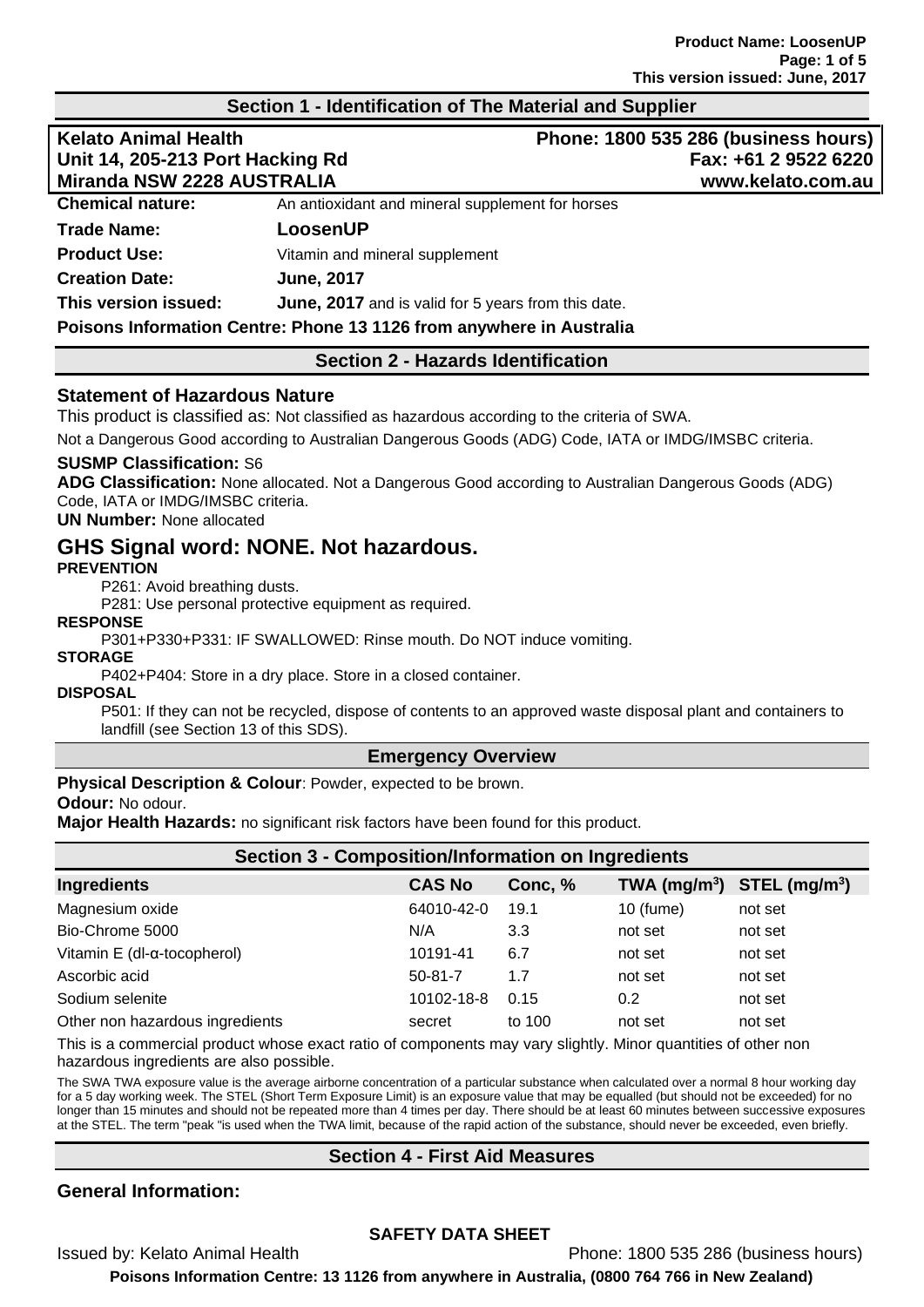#### **Product Name: LoosenUP Page: 2 of 5 This version issued: June, 2017**

You should call The Poisons Information Centre if you feel that you may have been poisoned, burned or irritated by this product. The number is 13 1126 from anywhere in Australia (0800 764 766 in New Zealand) and is available at all times. Have this SDS with you when you call.

**Inhalation:** First aid is not generally required. If in doubt, contact a Poisons Information Centre or a doctor. **Skin Contact:** Gently brush away excess particles. Irritation is unlikely. However, if irritation does occur, flush with lukewarm, gently flowing water for 5 minutes or until chemical is removed.

**Eye Contact:** Quickly and gently brush particles from eyes. Immediately flush the contaminated eye(s) with lukewarm, gently flowing water until the particles are removed, while holding the eyelid(s) open. Obtain medical attention if irritation persists, or if particles are lodged in surface of the eye(s). Take special care if exposed person is wearing contact lenses.

**Ingestion:** If product is swallowed or gets in mouth, do NOT induce vomiting; wash mouth with water and give some water to drink. If symptoms develop, or if in doubt contact a Poisons Information Centre or a doctor.

# **Section 5 - Fire Fighting Measures**

**Fire and Explosion Hazards**: The major hazard in fires is usually inhalation of heated and toxic or oxygen deficient (or both), fire gases. There is no risk of an explosion from this product under normal circumstances if it is involved in a fire.

Fire decomposition products from this product may be toxic if inhaled. Take appropriate protective measures. **Extinguishing Media:** Use extinguishing media suited to burning materials.

**Fire Fighting:** If a significant quantity of this product is involved in a fire, call the fire brigade.

| <b>Flash point:</b>              | No data  |
|----------------------------------|----------|
| <b>Upper Flammability Limit:</b> | No data. |
| <b>Lower Flammability Limit:</b> | No data. |
| <b>Autoignition temperature:</b> | No data. |
| <b>Flammability Class:</b>       | No data. |
|                                  |          |

## **Section 6 - Accidental Release Measures**

**Accidental release:** Minor spills do not normally need any special cleanup measures. In the event of a major spill, prevent spillage from entering drains or water courses. As a minimum, wear overalls, goggles and gloves. Suitable materials for protective clothing include no specific manufacturer recommendations. Use impermeable gloves with care. Eye/face protective equipment should comprise, as a minimum, protective glasses and, preferably, goggles. If there is a significant chance that dusts are likely to build up in cleanup area, we recommend that you use a suitable dust mask.

Stop leak if safe to do so, and contain spill. Sweep up and shovel or collect recoverable product into labelled containers for recycling or salvage, and dispose of promptly. Consider vacuuming if appropriate. Recycle containers wherever possible after careful cleaning. After spills, wash area preventing runoff from entering drains. If a significant quantity of material enters drains, advise emergency services. This material may be suitable for approved landfill. Ensure legality of disposal by consulting regulations prior to disposal. Thoroughly launder protective clothing before storage or re-use. Advise laundry of nature of contamination when sending contaminated clothing to laundry.

# **Section 7 - Handling and Storage**

**Handling:** Keep exposure to this product to a minimum, and minimise the quantities kept in work areas. Check Section 8 of this SDS for details of personal protective measures, and make sure that those measures are followed. The measures detailed below under "Storage" should be followed during handling in order to minimise risks to persons using the product in the workplace. Also, avoid contact or contamination of product with incompatible materials listed in Section 10.

**Storage:** Store packages of this product in a cool place. Make sure that containers of this product are kept tightly closed. Keep containers dry and away from water. Make sure that the product does not come into contact with substances listed under "Incompatibilities" in Section 10. Check packaging - there may be further storage instructions on the label.

# **Section 8 - Exposure Controls and Personal Protection**

The following Australian Standards will provide general advice regarding safety clothing and equipment: Respiratory equipment: **AS/NZS 1715**, Protective Gloves: **AS 2161**, Occupational Protective Clothing: AS/NZS 4501 set 2008, Industrial Eye Protection: **AS1336** and **AS/NZS 1337**, Occupational Protective Footwear: **AS/NZS2210**.

**) STEL (mg/m<sup>3</sup> )**

# **SWA Exposure Limits TWA (mg/m<sup>3</sup>**

### Sodium selenite and the contract of the contract of the contract of the contract of the contract of the contract of the contract of the contract of the contract of the contract of the contract of the contract of the contra

No special equipment is usually needed when occasionally handling small quantities. The following instructions are for bulk handling or where regular exposure in an occupational setting occurs without proper containment systems.

## **SAFETY DATA SHEET**

Issued by: Kelato Animal Health Phone: 1800 535 286 (business hours)

**Poisons Information Centre: 13 1126 from anywhere in Australia, (0800 764 766 in New Zealand)**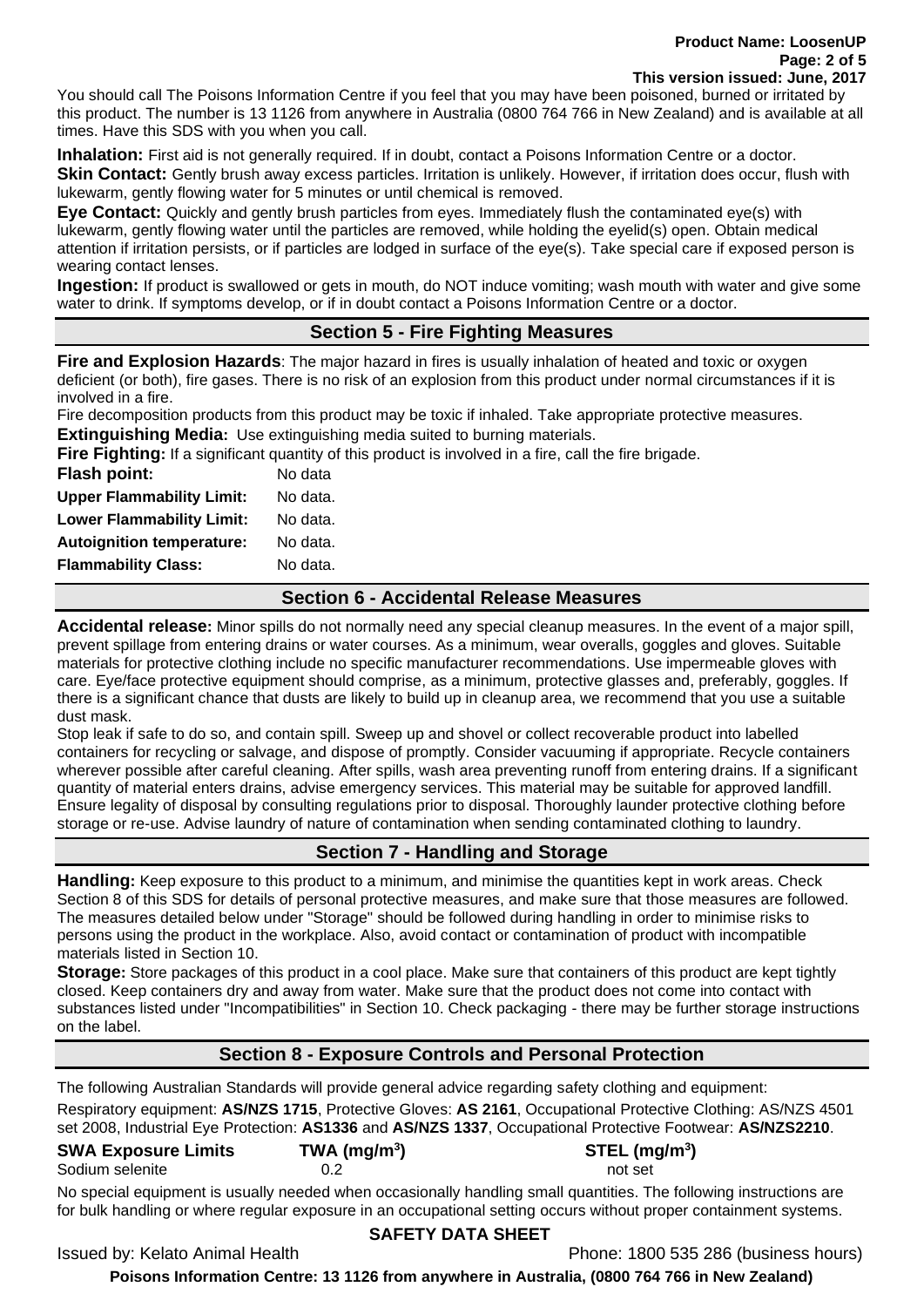**Product Name: LoosenUP Page: 3 of 5 This version issued: June, 2017**

**Ventilation:** This product should only be used where there is ventilation that is adequate to keep exposure below the TWA levels. If necessary, use a fan.

**Eye Protection:** Eye protection is not normally necessary when this product is being used. However, if in doubt, wear suitable protective glasses or goggles.

**Skin Protection:** The information at hand indicates that this product is not harmful and that normally no special skin protection is necessary. However, we suggest that you routinely avoid contact with all chemical products and that you wear suitable gloves (preferably elbow-length) when lengthy skin contact is likely.

**Protective Material Types:** There is no specific recommendation for any particular protective material type. **Respirator:** If there is a significant chance that dusts are likely to build up in the area where this product is being used, we recommend that you use a suitable dust mask.

# **Section 9 - Physical and Chemical Properties:**

| <b>Physical Description &amp; colour:</b> | Light brown powder                              |
|-------------------------------------------|-------------------------------------------------|
| Odour:                                    | No odour.                                       |
| <b>Boiling Point:</b>                     | Not available.                                  |
| <b>Freezing/Melting Point:</b>            | No specific data. Solid at normal temperatures. |
| <b>Volatiles:</b>                         | No data.                                        |
| <b>Vapour Pressure:</b>                   | No data.                                        |
| <b>Vapour Density:</b>                    | Not applicable.                                 |
| <b>Specific Gravity:</b>                  | No data.                                        |
| <b>Water Solubility:</b>                  | Soluble.                                        |
| pH:                                       | No data.                                        |
| <b>Volatility:</b>                        | No data.                                        |
| <b>Odour Threshold:</b>                   | No data.                                        |
| <b>Evaporation Rate:</b>                  | Not applicable.                                 |
| <b>Coeff Oil/water Distribution:</b>      | No data                                         |
| <b>Viscosity:</b>                         | Not applicable.                                 |
| <b>Autoignition temp:</b>                 | No data.                                        |
|                                           |                                                 |

# **Section 10 - Stability and Reactivity**

**Reactivity:** This product is unlikely to react or decompose under normal storage conditions. However, if you have any doubts, contact the supplier for advice on shelf life properties.

**Conditions to Avoid:** This product should be kept in a cool place, preferably below 30°C. Keep containers tightly closed. Containers should be kept dry.

**Incompatibilities:** oxidising agents.

**Fire Decomposition:** Combustion forms carbon dioxide, and if incomplete, carbon monoxide and possibly smoke. Water is also formed. May form nitrogen and its compounds, and under some circumstances, oxides of nitrogen. Occasionally hydrogen cyanide gas in reducing atmospheres. May form oxides of phosphorus and other phosphorus compounds. Calcium compounds. Carbon monoxide poisoning produces headache, weakness, nausea, dizziness, confusion, dimness of vision, disturbance of judgment, and unconsciousness followed by coma and death. **Polymerisation:** This product will not undergo polymerisation reactions.

## **Section 11 - Toxicological Information**

**Local Effects:** 

**Target Organs:** There is no data to hand indicating any particular target organs.

## **Classification of Hazardous Ingredients**

No ingredient mentioned in the HSIS Database is present in this product at hazardous concentrations.

## **Potential Health Effects**

### **Inhalation:**

**Short Term Exposure:** Available data indicates that this product is not harmful. In addition product is unlikely to cause any discomfort or irritation.

**Long Term Exposure:** Long term inhalation of high amounts of any nuisance dust may overload lung clearance mechanism. No data for health effects associated with long term inhalation.

## **Skin Contact:**

## **SAFETY DATA SHEET**

Issued by: Kelato Animal Health Phone: 1800 535 286 (business hours)

**Poisons Information Centre: 13 1126 from anywhere in Australia, (0800 764 766 in New Zealand)**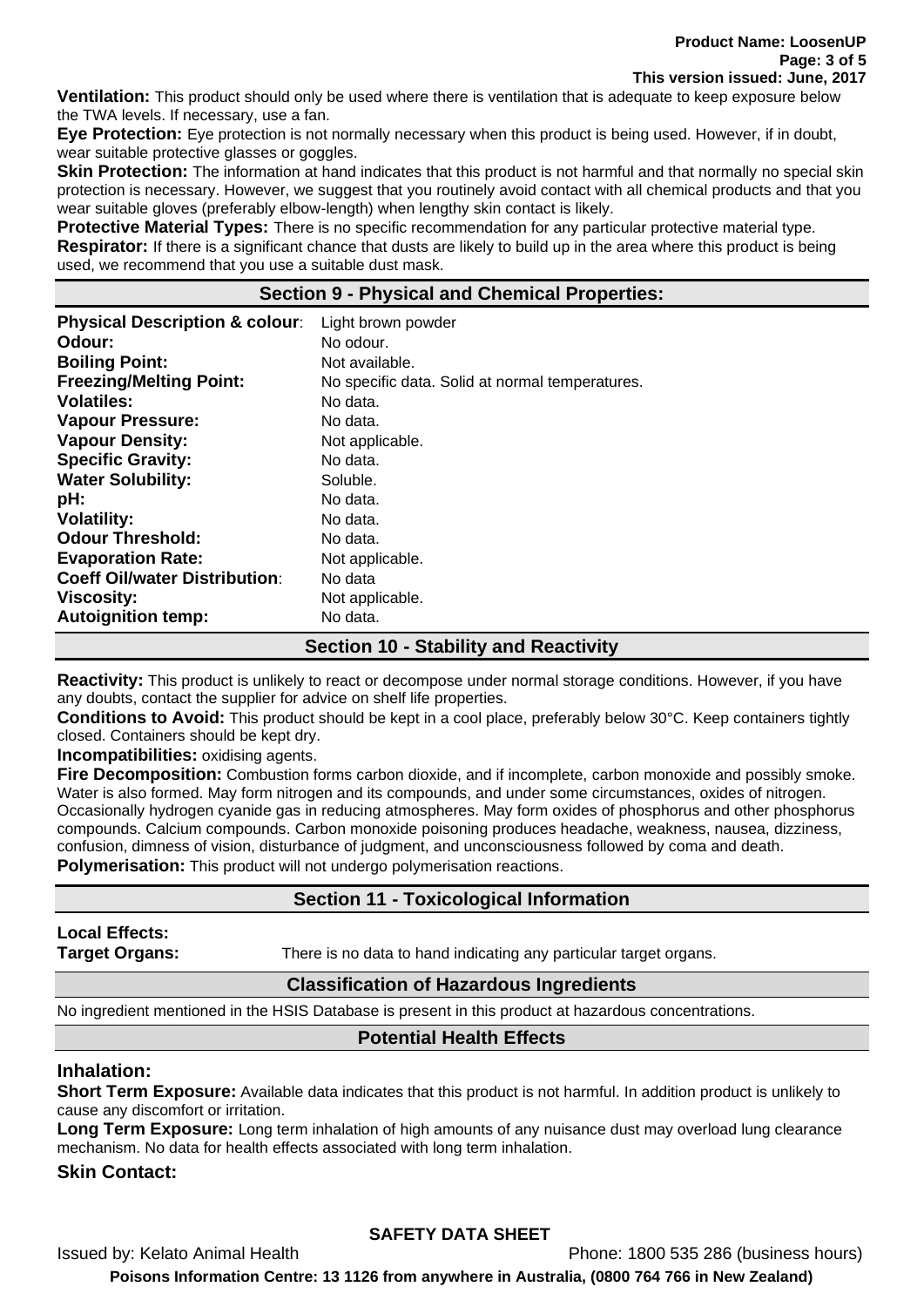**Short Term Exposure:** Available data indicates that this product is not harmful. It should present no hazards in normal use. However product may be mildly irritating, but is unlikely to cause anything more than mild discomfort which should disappear once contact ceases.

**Long Term Exposure:** No data for health effects associated with long term skin exposure.

# **Eye Contact:**

**Short Term Exposure:** This product is likely to be mechanically irritating. If exposure is minor or brief, no long term effects should result. However, if material is not removed promptly, scratches to surface of the eye may result with long term consequences.

**Long Term Exposure:** No data for health effects associated with long term eye exposure.

# **Ingestion:**

**Short Term Exposure:** Significant oral exposure is considered to be unlikely. Available data shows that this product is not harmful. This product is unlikely to cause any irritation problems in the short or long term.

**Long Term Exposure:** No data for health effects associated with long term ingestion.

## **Carcinogen Status:**

**SWA:** No significant ingredient is classified as carcinogenic by SWA.

**NTP:** No significant ingredient is classified as carcinogenic by NTP.

**IARC:** No significant ingredient is classified as carcinogenic by IARC.

# **Section 12 - Ecological Information**

Insufficient data to be sure of status.

# **Section 13 - Disposal Considerations**

**Disposal:** This product may be recycled if unused, or if it has not been contaminated so as to make it unsuitable for its intended use. If it has been contaminated, it may be possible to reclaim the product by filtration, distillation or some other means. If neither of these options is suitable in-house, consider controlled incineration, or contact a specialist waste disposal company.

# **Section 14 - Transport Information**

**UN Number:** This product is not classified as a Dangerous Good by ADG, IATA or IMDG/IMSBC criteria. No special transport conditions are necessary unless required by other regulations.

# **Section 15 - Regulatory Information**

**AICS:** All of the significant ingredients in this formulation are compliant with NICNAS regulations.

# **Section 16 - Other Information**

**This SDS contains only safety-related information. For other data see product literature.**

### **Acronyms:**

| <b>ADG Code</b>                                                                                                 | Australian Code for the Transport of Dangerous Goods by Road and Rail (7 <sup>th</sup> edition)                        |
|-----------------------------------------------------------------------------------------------------------------|------------------------------------------------------------------------------------------------------------------------|
| <b>AICS</b>                                                                                                     | Australian Inventory of Chemical Substances                                                                            |
| <b>SWA</b>                                                                                                      | Safe Work Australia, formerly ASCC and NOHSC                                                                           |
| <b>CAS number</b>                                                                                               | <b>Chemical Abstracts Service Registry Number</b>                                                                      |
| <b>Hazchem Code</b>                                                                                             | Emergency action code of numbers and letters that provide information to emergency<br>services especially firefighters |
| <b>IARC</b>                                                                                                     | International Agency for Research on Cancer                                                                            |
| <b>NOS</b>                                                                                                      | Not otherwise specified                                                                                                |
| <b>NTP</b>                                                                                                      | National Toxicology Program (USA)                                                                                      |
| <b>SUSMP</b>                                                                                                    | Standard for the Uniform Scheduling of Medicines & Poisons                                                             |
| <b>UN Number</b>                                                                                                | <b>United Nations Number</b>                                                                                           |
| TUR CDC CUMMADICES<br><u>DECT KNOWLEDCE OF TUE UEALTH AND CAFETY HAZADD INFODIAATION OF TUE DDODUCT AND HOU</u> |                                                                                                                        |

THIS SDS SUMMARISES OUR BEST KNOWLEDGE OF THE HEALTH AND SAFETY HAZARD INFORMATION OF THE PRODUCT AND HOW TO SAFELY HANDLE AND USE THE PRODUCT IN THE WORKPLACE. EACH USER MUST REVIEW THIS SDS IN THE CONTEXT OF HOW THE PRODUCT WILL BE HANDLED AND USED IN THE WORKPLACE. IF CLARIFICATION OR FURTHER INFORMATION IS NEEDED TO ENSURE THAT AN APPROPRIATE RISK ASSESSMENT CAN BE MADE, THE USER SHOULD CONTACT THIS COMPANY SO WE CAN ATTEMPT TO OBTAIN ADDITIONAL INFORMATION FROM OUR SUPPLIERS OUR RESPONSIBILITY FOR PRODUCTS SOLD IS SUBJECT TO OUR STANDARD TERMS AND CONDITIONS, A COPY OF WHICH IS SENT TO OUR CUSTOMERS AND IS ALSO AVAILABLE ON REQUEST.

Please read all labels carefully before using product.

# **SAFETY DATA SHEET**

Issued by: Kelato Animal Health Phone: 1800 535 286 (business hours) **Poisons Information Centre: 13 1126 from anywhere in Australia, (0800 764 766 in New Zealand)**